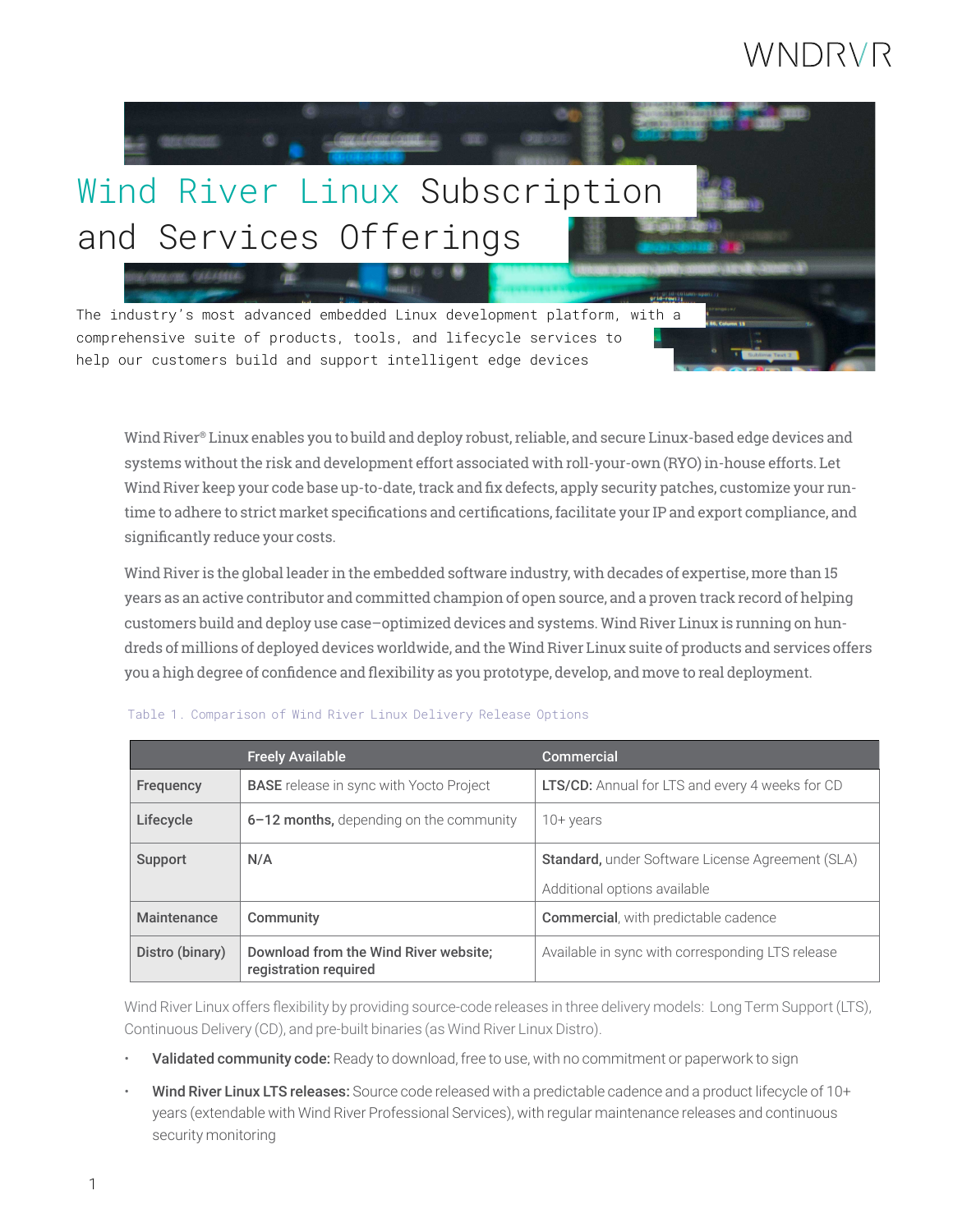- Wind River Linux CD: DevOps-ready with frequent releases based on Yocto Project code for the continuous integration of the most up-to-date components
- Wind River Linux Distro: Pre-built validated binary images for an extensive list of supported hardware platforms

## THE BENEFTTS OF WIND RIVER I INUX

### Accelerating Time-to-Market for Linux-Based Devices

- Streamlined: Get started today with the Wind River Linux software development environment, freely available on GitHub. Build and optimize your Wind River Linux–based distribution with confidence that it has been thoroughly validated and tested. Help is always at hand from our experts via an IRC channel as well as online documentation. You can easily prototype new designs for a wide variety of CPU architectures, using the many validated board support packages (BSPs) supplied by Wind River and its partners. Subscription customers can also leverage the Wind River Workbench development suite, a comprehensive set of Eclipse-based developer tools for building embedded products.
- Optimized: Optimize your Linux-based devices for different market segments, use cases, and CPUs. Wind River Linux is carefully tuned to deliver high-reliability, deterministic, low-latency performance and small footprint, matched to the requirements of each use case. Integrate the packages we've already validated. Build from the ground up and create your own layers to easily locate and review all the changes made, add and remove packages, and implement specific features through customized kernel builds.
- Secure: Wind River provides ongoing threat mitigation against emerging vulnerabilities. The Wind River security team constantly monitors security vulnerabilities, including specific security notifications from U.S. government agencies and organizations such as the National Institute of Standards and Technology and the United States Computer Emergency Readiness Team, as well as public and private security mailing lists and the common vulnerabilities and exposures (CVE) database. Wind River also offers system hardening and securing against cyberattacks.
- Certified: Wind River Linux follows strict engineering processes that are certified to ISO 9001:2015 and audited regularly for quality. This certification covers the design, development, integration, verification, validation, and maintenance of open source technologies when packaged into Wind River Linux. For the aerospace and defense segment, Wind River Linux is the first and only Linux OS to conform to the Future Airborne Capability Environment (FACE™) Technical Standard, as recognized by the Open Group FACE Consortium. Certified FACE conformance allows A&D developers to utilize open system architectures, enabling more affordable systems with rapid capability insertion and better software portability.



Figure 1. Benefits of using Wind River as your Linux partner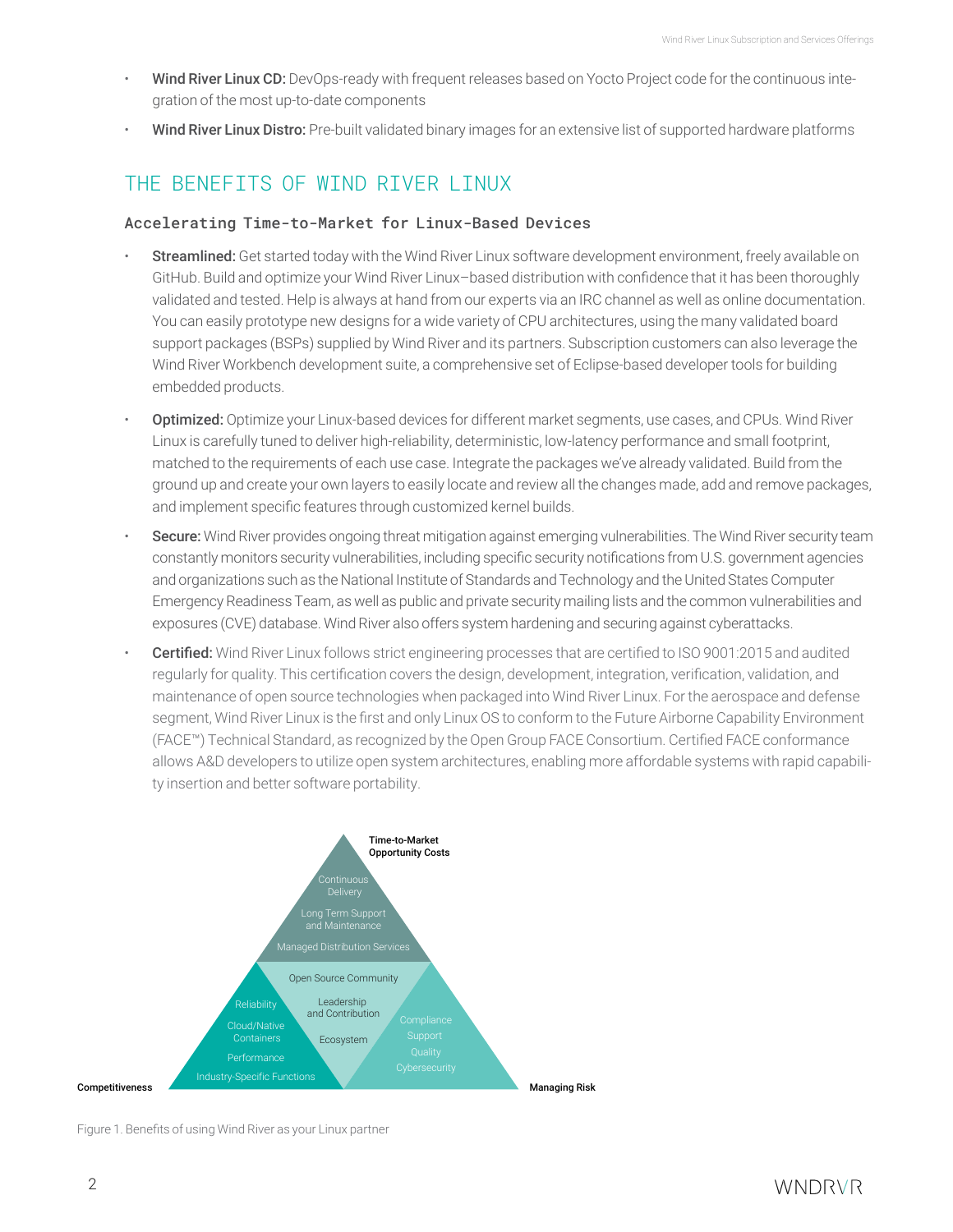- **Cloud native:** Cloud-native computing architectures and technologies, such as containers, provide speed and scalability benefits; however, the technology itself is complex and built for the cloud, often inhibiting usage in embedded systems. Simplifying the integration of containers, Wind River provides pre-built containers, tools, and documentation along with support for Docker and Kubernetes frameworks, which aid in the deployment and management of devices in distributed networks, such as radio access network (RAN) products.
- DevSecOps: A framework that brings together Wind River Linux, related tools, and processes into a single, collaborative, transparent, secure environment under Wind River Studio, which is designed to scale to geographically dispersed developer teams and offer extensibility to industry-leading technologies and tools through partner integrations. Wind River Studio includes a curated environment of hand-selected partner technologies.

## Reducing Total Cost of Ownership (TCO) with Wind River Long Term Support

Predictable and frequent OS releases keep your code base up-to-date.

- **Certified Linux support and maintenance:** Our award-winning certified maintenance and 24/7 global customer support can drastically reduce your development efforts, lower costs, and better protect you from the risks inherent in managing your embedded software across its entire lifecycle. We monitor, assess, and quickly fix CVEs and defects (see Figure 2) to keep your device running safely and smoothly. Customers can access live assistance, product documentation, software patches, and other resources within the online Wind River Support Network.
- Open source software (OSS) compliance artifacts: License compliance requirements arise when using OSS in production devices. To assist you in obtaining license compliance, Wind River supplies the required source code, legal notices, SPDX data, and software bill of materials associated with the OSS used to construct the product. Wind River is the first software to be OpenChain 2.1 conformant. All OSS artifacts are prepared under an Open-Chain conforming program, providing an additional level of assurance. These deliverables relieve developers of the burden of identifying, reporting, and complying with hundreds of OSS license terms.



NUMBER OF CVES TO FIX INCREASES BY 8X OR MORE OVER LIFECYCLE OF A DEVICE

Figure 2. Total cost of ownership and the hidden costs of security monitoring

Yocto Project leadership: Wind River is a founding member of the Linux Foundation's Yocto Project and is one of its top contributors, while also helping maintain many Yocto Project components. As the number-one commercial software contributor to the Yocto Project with committed lines of code, Wind River also contributes on project governance and advocacy while being active in terms of communications inside the community.